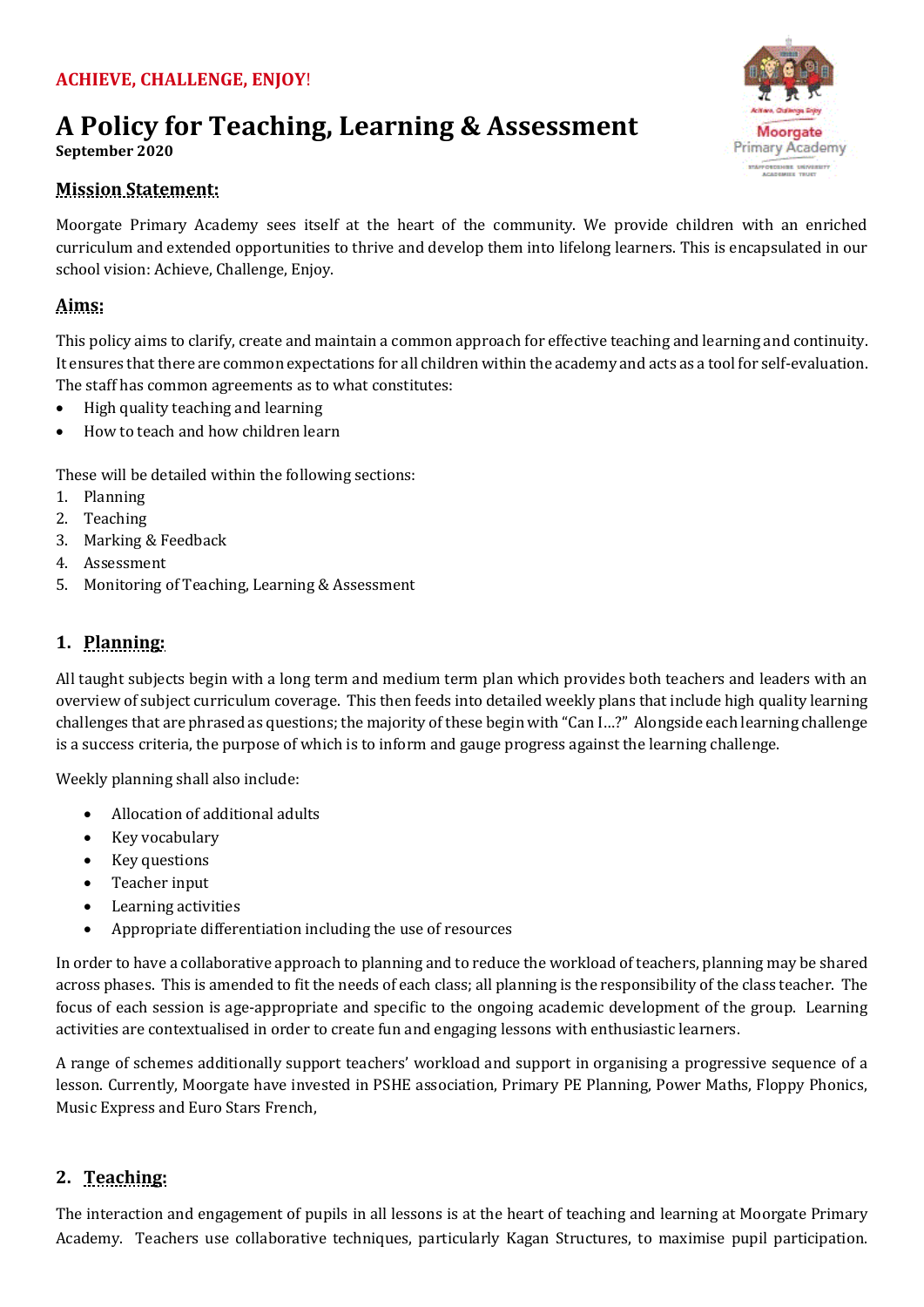These contribute to the success of each child on a lesson-to-lesson basis. Rich and varied questioning allows teachers to provoke thought and stimulate conversation whilst allowing them to gauge progress against the learning challenge. In turn, this is used to inform the next stage of the lesson; whether identifying individuals who require further support and/or providing additional challenge for pupils who have a thorough understanding of the lesson focus.

Resources are used to enhance lessons by providing a clearer understanding of the concept, knowledge or skill; this includes the use of a well-organised and maintained learning environment that reflects the current areas of learning.

Teachers have a thorough and in-depth subject knowledge. This is disseminated to the children through a range of teaching techniques, with adults making considered decisions as to how and when this is done to maximise pupil progress. These include:

- Scaffolding
- Deliberate practice
- Feedback
- Ouestioning & discussion
- Explanation
- Modelling

# **3. Marking & Feedback:**

The rationale and practice of written feedback is detailed within the Academy's Feedbac[k policy.](http://www.moorgateacademy.co.uk/images/image_gallery/large/1508324297.pdf) Ultimately, marking is used to correct errors, address misconceptions and deepen understanding of a concept, knowledge or skill. Additionally, staff understand the importance of instantaneous, detailed verbal feedback that clearly provides children with information on their performance and how they can further their learning.

Teachers use the written and verbal responses of children to inform future learning experiences, thus ensuring that they are tailored, bespoke and specific to the academic development of the group. This may occur on a lesson-to-lesson basis or alternatively, within a specific lesson where the teacher shall identify individuals who require further support and/or provide additional challenge for pupils who have a thorough understanding of the lesson focus.

## **4. Assessment:**

Assessment serves many purposes, but the main purpose of assessment at our academy is to help teachers, parents and pupils plan their next steps in learning. We use the outcomes of assessment to check and support pupil progress and set aspirational targets. We assess pupils against age-related assessment criteria from within the National Curriculum, which are short, discrete, qualitative and concrete descriptions of what a pupil is expected to know and be able to do. The achievement of each pupil is assessed against all the relevant criteria throughout the academy year, developed on an online tracking system. Parents will be given a level at the end of the academy year to state whether their child has achieved national expectation for their year group. Assessment judgements are moderated by colleagues within SAUT and by external bodies and to guarantee our assessments are fair, reliable and valid.

Teachers and leaders use the outcomes of assessments to summarise and analyse attainment and progress for individual pupils and classes. Assessment data will be analysed across the academy to ensure that pupils all are making at least expected progress and that all pupils are suitably stretched. This is achieved through regular data analysis, pupil progress meetings (led by a member of the SLT) and classroom monitoring (lesson observation, book scrutiny, learning walks etc.) The information from assessments is communicated to parents and pupils over the course of the academic year through a structured conversation (parents' evening) or written report. We celebrate all achievements across a broad and balanced curriculum, including sport, art and performance, behaviour, and social and emotional development.